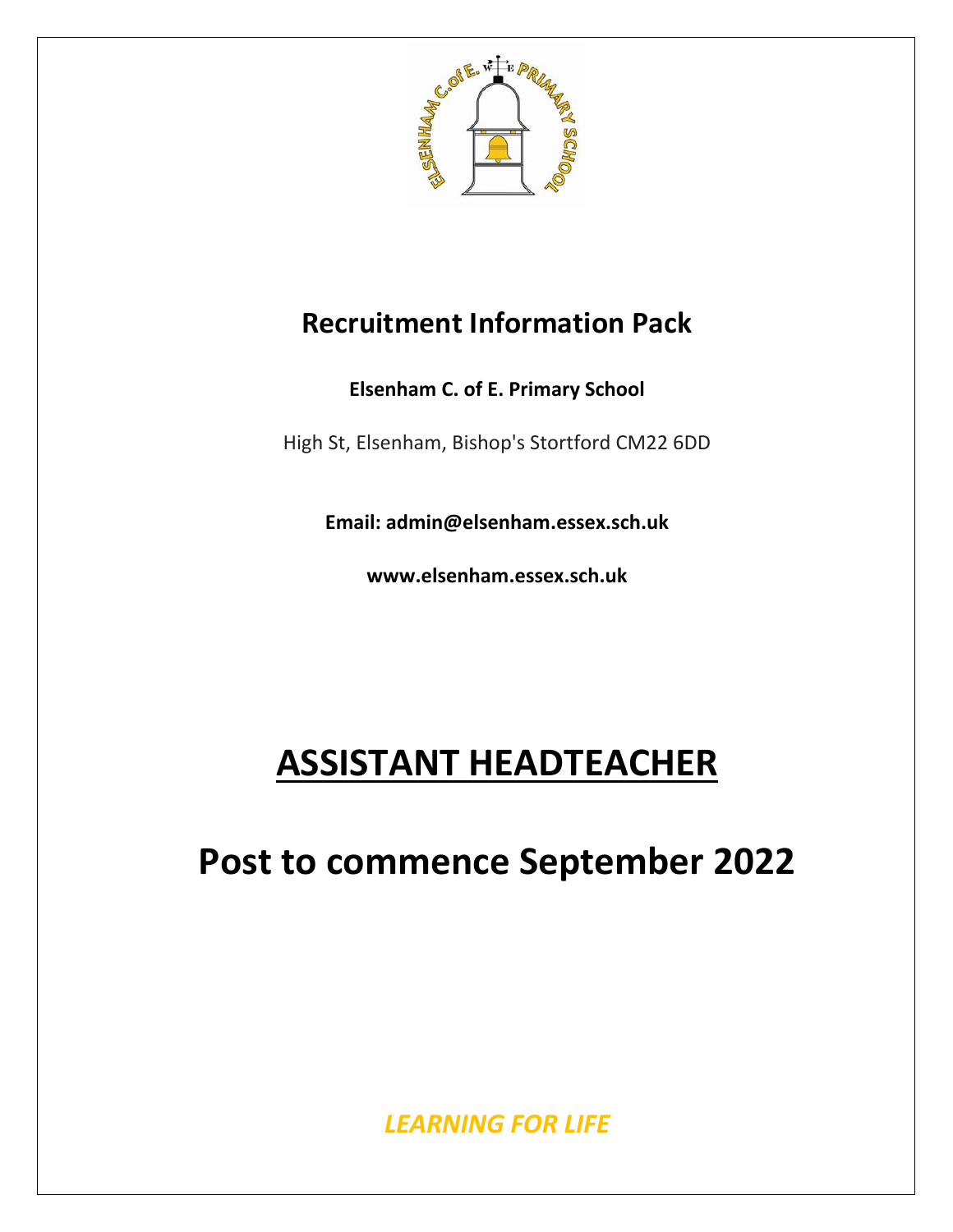### **Contents**

Letter

About our school

Vacancy Advert

Job Description

Person specification

Application process

Self-disclosure notes of guidance (SD2)

**Together, we are all working towards our children being confident and independent learners, who have the courage to seize all opportunities available to them, both now and in the future.**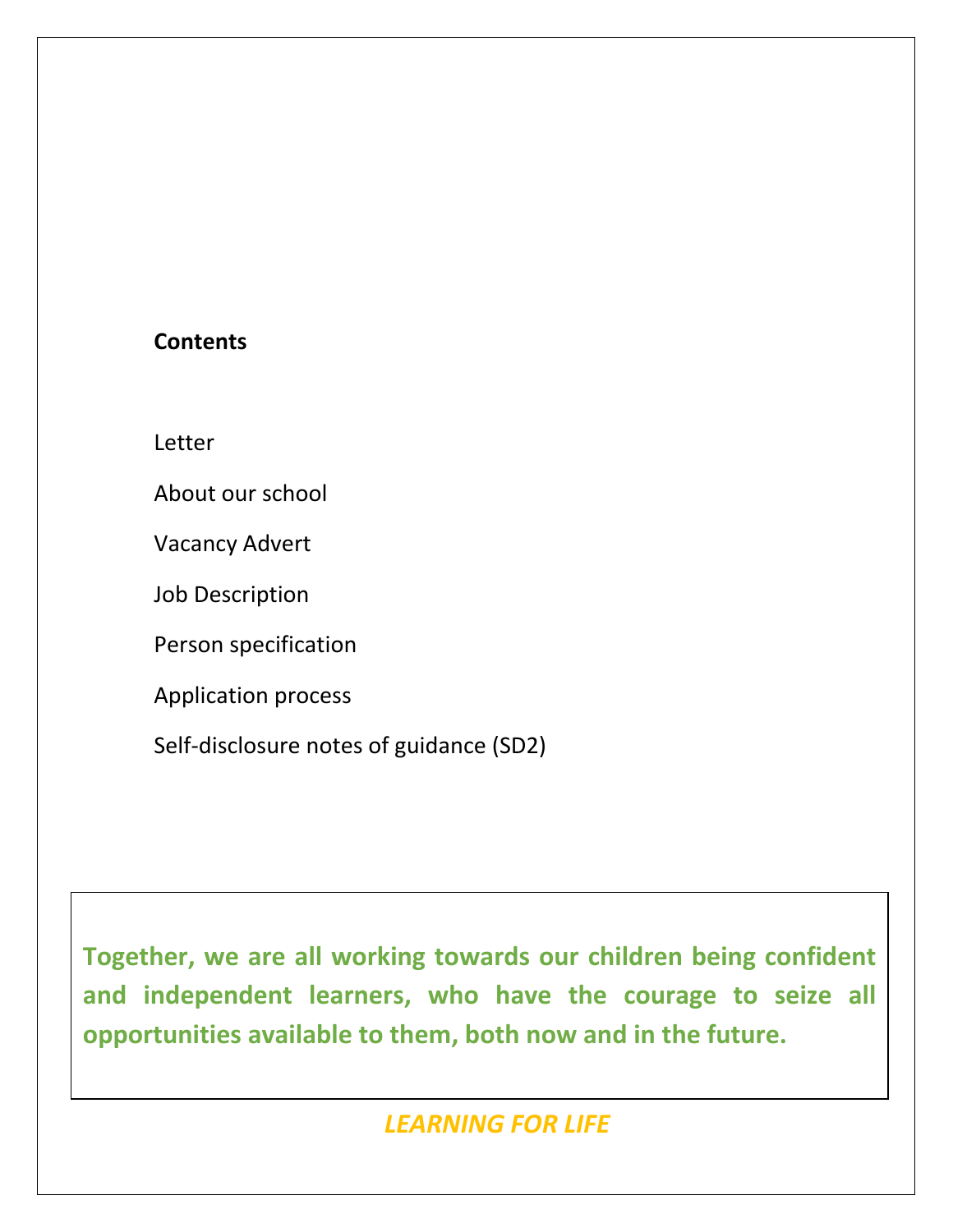#### Dear Applicant,

Thank you for your interest in the position of Assistant Headteacher at our school. This recruitment pack, along with our Website should provide you with all the information required for the post but if you are not familiar with our school, we would encourage you to visit in order to get a real feel for how special our children, staff and school are. We would be happy to welcome you so please contact our Business Manager, Laura Winder to arrange a visit.

We are looking to recruit a candidate to work with the Headteacher and Deputy Headteacher in providing strong leadership across the school, with a particular responsibility for KS2. Our ideal candidate will be able to demonstrate excellent teaching, resilience and drive– personally, as well as for the pupils and for the school. Experience of teaching and leading in KS2 is essential.

Ours is a Voluntary Controlled Church school and so our successful candidate will be expected to model our Christian values.

If you love children, are motivated, enthusiastic and enjoy being a part of a committed team who put the children at the heart of everything they do, then we look forward to receiving your application.

Yours sincerely,

Linda Todd, Headteacher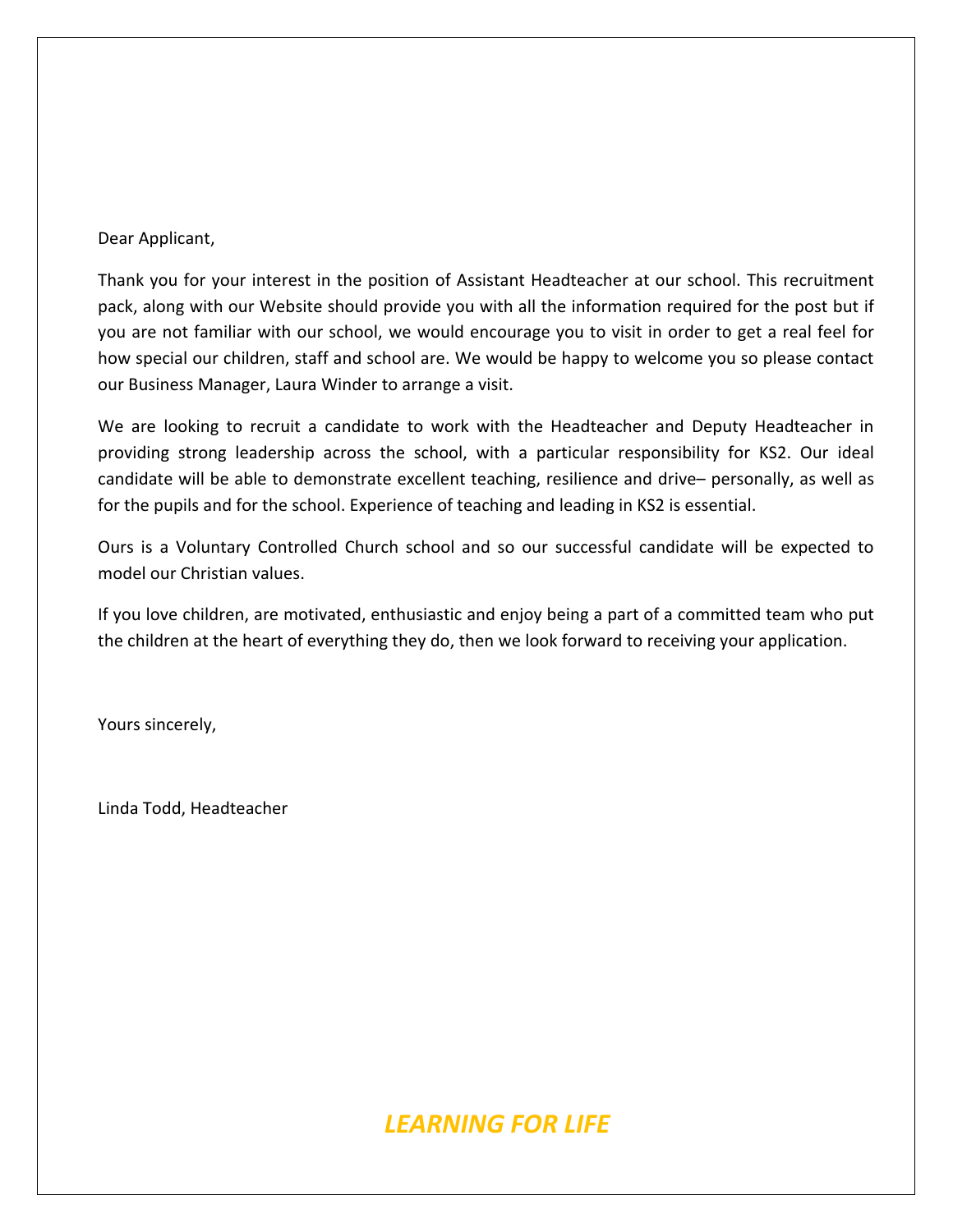#### **About our school**

Elsenham C. of E. Primary School is located in the heart of the village of Elsenham, close to the market town of Bishop's Stortford. We are a popular school and draw children from a number of surrounding villages and towns. We are two form entry, with 14 classes catering for 333 children aged 4 to 11.

The front of our school is a traditional Victorian school building but in recent years we have benefitted from a new build of classrooms, offices, a dedicated food technology room and a studio. We also have plenty of outdoor space and a dedicated library.

At Elsenham C. of E. Primary School, we seek to foster high standards of learning and behaviour in a happy and caring environment and to promote excellence throughout the school. We aim to provide the best possible staffing, resources and organisation needed to help every child achieve their potential.

We believe that the education of all children relies on a shared partnership between home and school, and we are fortunate that we have supportive parents who work with us to help provide the best possible learning opportunities for the children. Our most recent OFSTED inspection report (March 2019), praised the work of our school and judged us "good" in all areas and highlighted many strengths. As we look to the future, we will continue to build on these as we aim for further school improvement.

We enjoy strong partnerships with local schools in both Essex (Uttlesford Partnership) and Hertfordshire (Envision). Through these links we access CPD opportunities, professional networking and experience peer review and moderation.

As a church school we were subject to a SIAMS inspection and were judged to be outstanding (2016). Everything we do at Elsenham Cof E primary school is built upon the Christian values of Love, Wisdom, Compassion, Courage, Peace and Truth. This ensures that every child and every staff member can feel safe and happy in a caring and fulfilling environment. We hope that every child who goes through our school can feel equipped to make a positive contribution to society.

We pride ourselves on our parent partnerships and we enjoy good, supportive relationships with the parents and our local community. We have a proactive FOES (Friends of Elsenham School) and a committed Governing Body.

Together, we are all working towards our children being confident and independent learners who have the courage to seize all opportunities available to them both now and in the future. Every one of our children is special with talents and strengths in a variety of areas. To enable them to be successful we deliver a broad, balanced and relevant curriculum, which is fun, challenging and accessible to all. Academic achievement is important but equally we value the spiritual and personal development with a holistic approach towards child development. There is a happy, purposeful and hardworking ethos amongst both staff and children.

We have a great team here at Elsenham and everyone is valued. It's a lovely place to come to school, whether you are a child or an adult.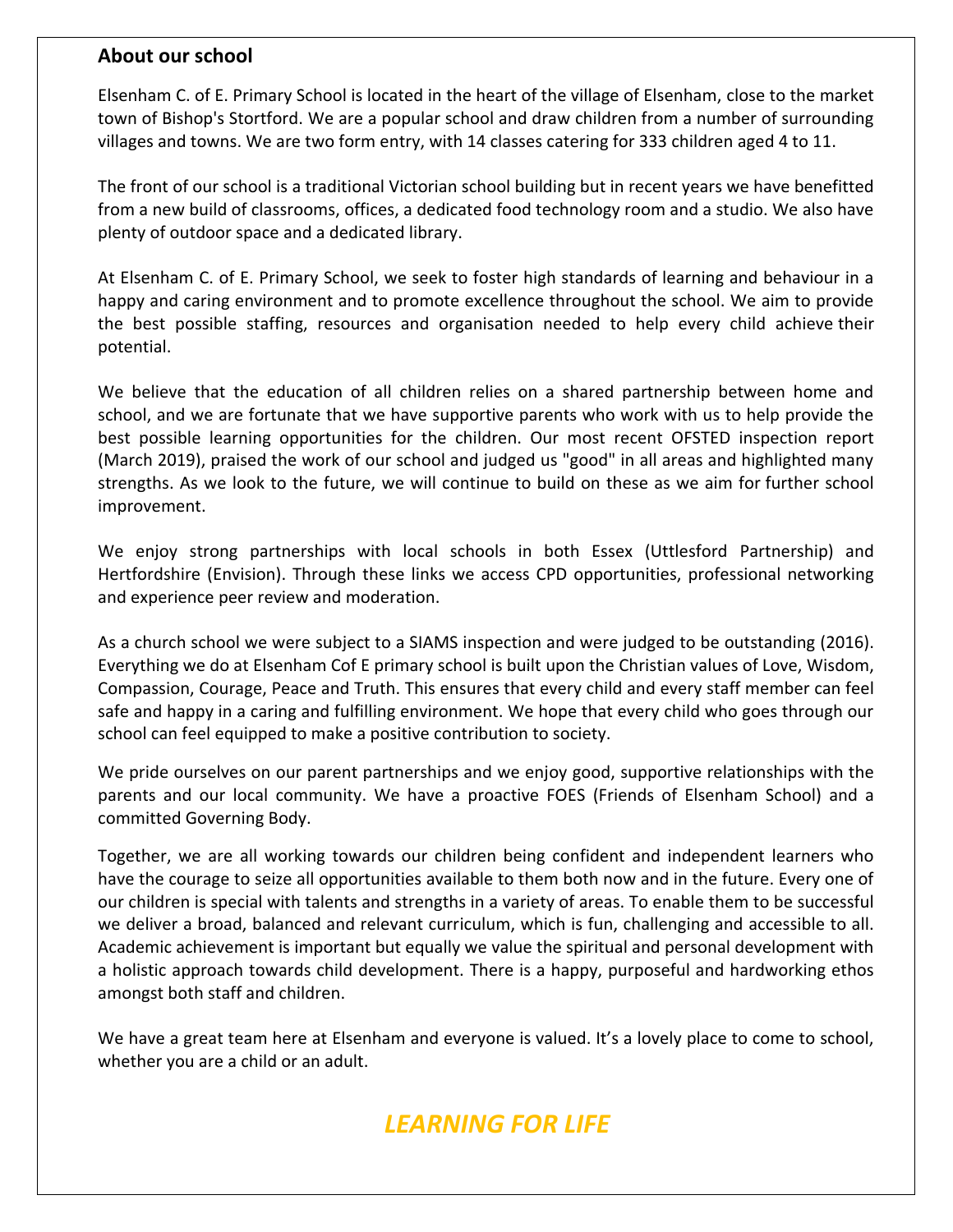### **ADVERT**

**Applications close:** Noon Friday 20<sup>th</sup> May **Interview date:** Wednesday 25<sup>th</sup> May **Starting date:** 1

1st September 2022

#### **Pay Range: Leadership Scale 1-9**

We are seeking an outstanding individual who will play a significant role in the continued growth of our popular school, helping to foster a desire in our children and staff members to aim high, persevere and succeed.

This is an exciting opportunity for someone keen to take the next step in their career path and would be ideally suited to a candidate who could demonstrate:

- excellent teaching in their own practice
- experience of middle leadership such as phase leader
- experience of successfully leading a core subject
- strong relationships with parents, staff, pupils and outside agencies
- an ability to inspire and motivate colleagues
- a creative and solution focussed approach
- effective team leadership
- flexibility and willingness to undertake a wide range of school leadership responsibilities

Elsenham C. of E. Primary is a very successful and growing school, situated in the village of Elsenham, close to the market town of Bishop's Stortford.

The Governing Body is committed to safeguarding and promoting the welfare of children and young people and expects all staff and volunteers to share in this commitment. The appointment will be subject to an enhanced DBS check, satisfactory references and medical checks.

To find more about the opportunity or to arrange a visit please contact Mrs Laura Winder on 01279 813198 admin@elsenham.essex.sch.uk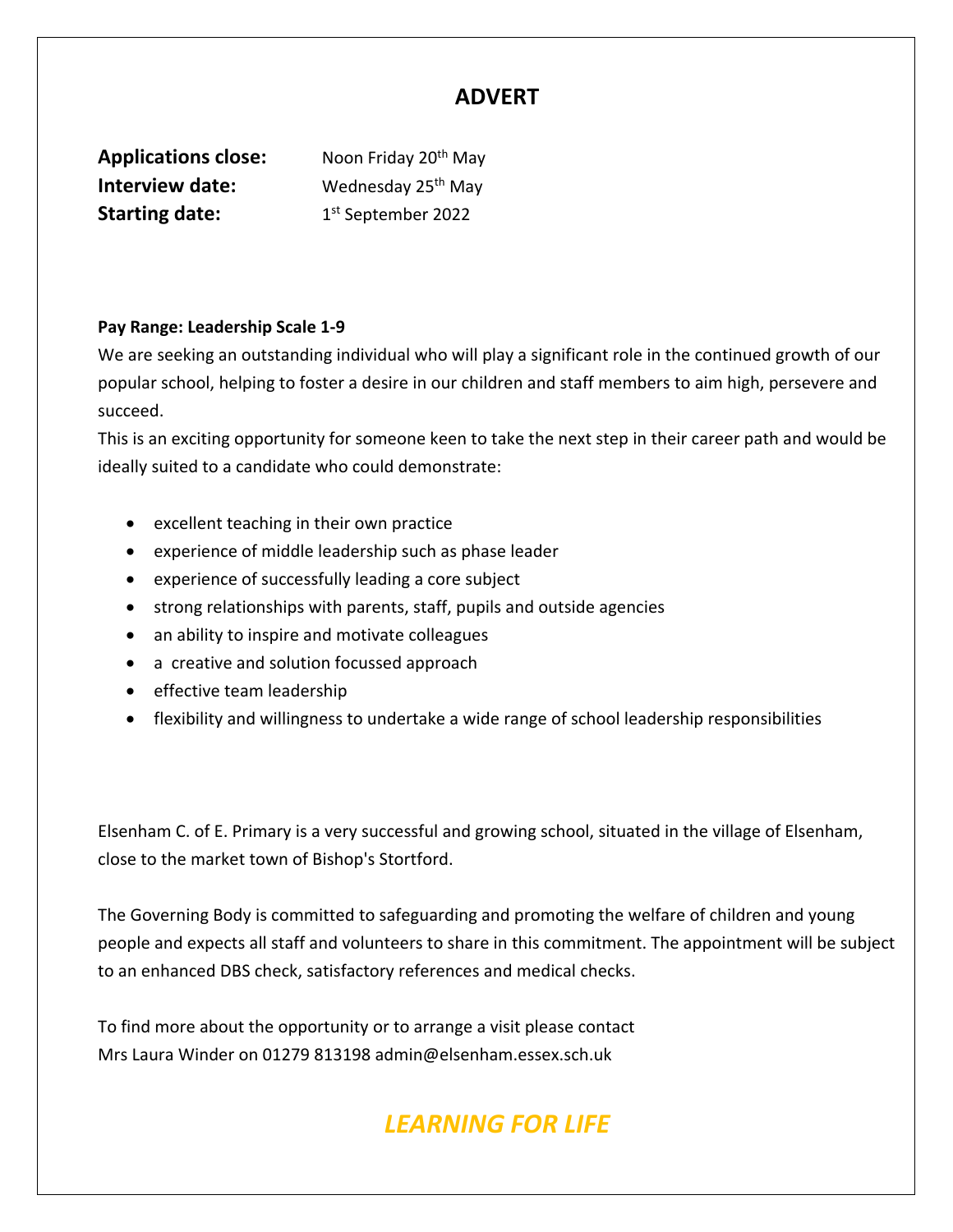#### **JOB DESCRIPTION**

#### **ASSISTANT HEADTEACHER**

#### **Core Purpose**

The Assistant Headteacher shall play a major role under the overall direction of the headteacher in;

- (a) Formulating the aims and objectives of the school;
- (b) Establishing the policies through which they shall be achieved;
- (c) Managing staff and resources to that end; and
- (d) Monitoring progress towards their achievement;

#### **Key Senior Leadership Expectations**:

- 1. Ensure the highest standards of professional conduct and positive attitudes are modelled to staff, pupils and parents at all times.
- 2. Demonstrate public loyalty to all senior team decisions and act with integrity, ensuring confidentiality at all times.
- 3. Model an optimistic approach and challenge negative attitudes whenever you see/hear them in a constructive, assertive manner.
- 4. Ensure that the Headteacher is well briefed about any events, incidents, issues or opinions that may affect the smooth running of the school.
- 5. Promote high levels of confidence in the leadership of the school through the active marketing of its work to staff, parents, pupils and the wider community including the Local Authority and Ofsted.
- 6. Set high expectations for pupil attainment and behaviour and challenge underperformance vigorously with staff, parents and pupils.
- 7. Contribute to the development, implementation and evaluation of the school's policies, practices and procedures in such a way as to support the school's values and vision.
- 8. Contribute to the recruitment, selection and appointment of other teachers and support staff.
- 9. Develop own leadership capability through reading, courses, seeking feedback plus other methods, as appropriate.
- 10. Fulfil personal safeguarding responsibilities and support the Headteacher in securing compliance by those working in school, for safeguarding as set out in the Children's Act, Statutory Guidance and by the Local Children's Safeguarding Board.
- 11. Deputise in the absence of the Headteacher and Deputy, as required.

#### **Teaching**

- 1. Plan and teach lessons to the classes they are assigned to teach within the context of the school's plans, curriculum and schemes of work.
- 2. Assess, monitor, record and report on the learning needs, progress and achievements of assigned pupils.
- 3. Participate in arrangements for preparing pupils for external assessments if relevant.
- 4. Work with others on curriculum and/or pupil development to secure co-ordinated outcome.
- 5. Direct and supervise support staff assigned to them and, where appropriate, other teachers.
- 6. Supervise and so far as practicable teach any pupils where the person timetabled to take the class is not available to do so.
- 7. Deploy resources delegated to them.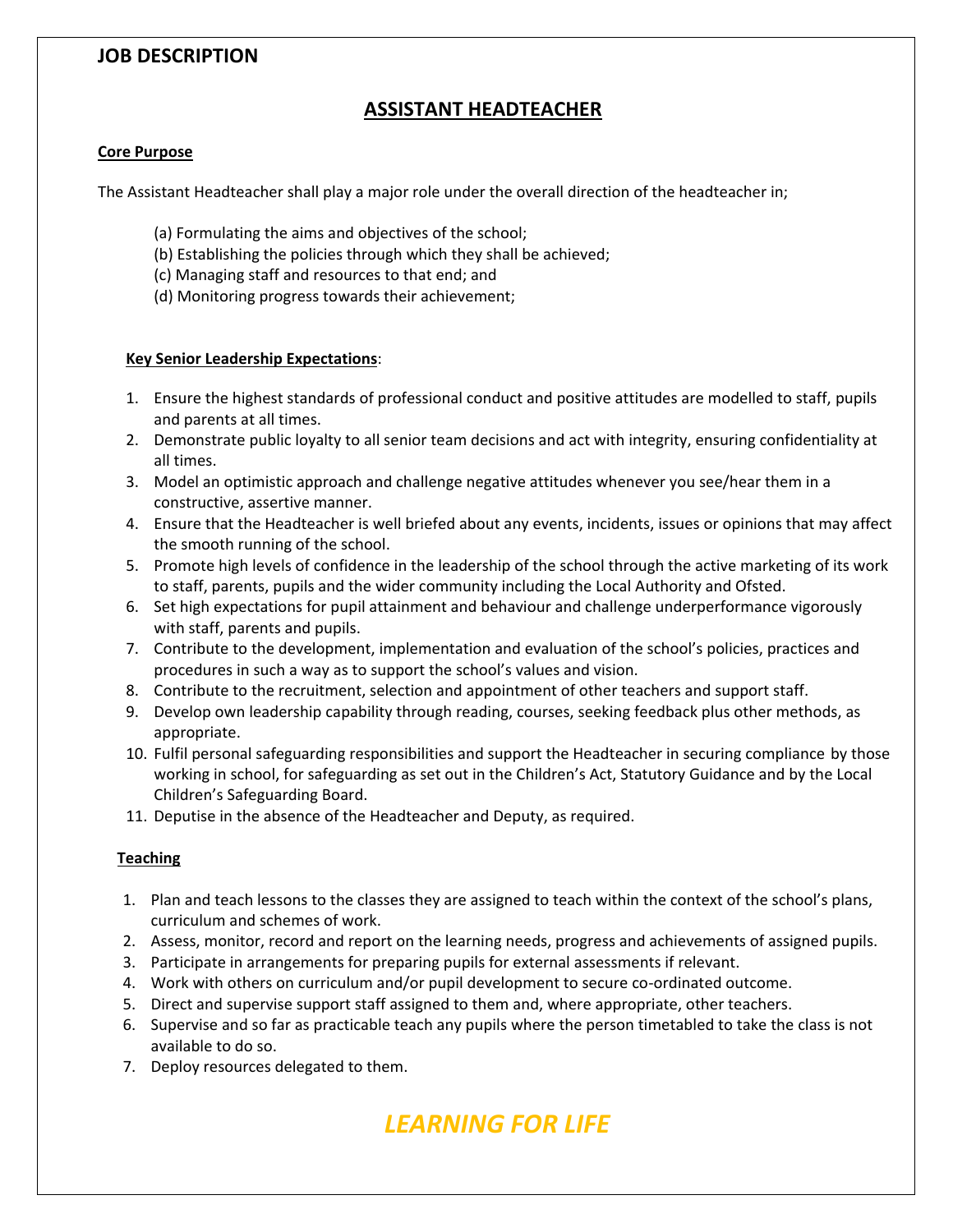#### **Staff Professional Development:**

- 1. Contribute to the delivery of staff training to ensure staff acquire the knowledge, skills and techniques to ensure that school improvement targets are met.
- 2. Maintain efficient records of staff participation in professional development opportunities and their evaluation of these opportunities.
- 3. Lead and promote teacher action research amongst all teaching staff.

#### **Specific Responsibilities:**

- 1. To monitor the quality of teaching, learning, planning, and attainment through lesson observations, work scrutiny, pupil interviews and learning walks, and report back to the Headteacher, Deputy Headteacher, and Governing Body.
- 2. To model outstanding teaching as well as to be able to coach and train colleagues in order to improve their practice and raise standards in teaching and learning across the phase.
- 3. To monitor the implementation, effectiveness, and consistency of moderation and assessment and its impact upon pupil progress and attainment.
- 4. To keep pupil progress under review and to make recommendations to the Headteacher, Deputy Headteacher, and specialist teachers, where groups are not making the progress expected and provide for possible interventions that may support accelerated progress.
- 5. To keep abreast of all developments in teaching including reports from Ofsted and relevant research bodies.
- 6. To be responsible for behaviour management within the Key Stage and to report to the Deputy Headteacher on the standards of behaviour within the Key Stage.
- 7. To be a member of the Performance Management review team.
- 8. To lead a core curriculum area and to be accountable for its standards across the school.
- 9. To be accountable for standards within the Key Stage.

#### **Other Responsibilities:**

1. In addition to undertake such duties of a similar nature as may be reasonably directed by the Headteacher from time to time.

#### **Please Note:**

- The duties and responsibilities of the curriculum subject element of the post may vary from time to time according to the changing needs of the school. Areas of responsibility in the job description may be reviewed at the discretion of the Headteacher in the light of the changing requirements of the school and in consultation with the post holder and Governing Body.
- This job description allocates duties and responsibilities but does not direct the particular amount of time to be spent on carrying them out and no part of it may be so construed.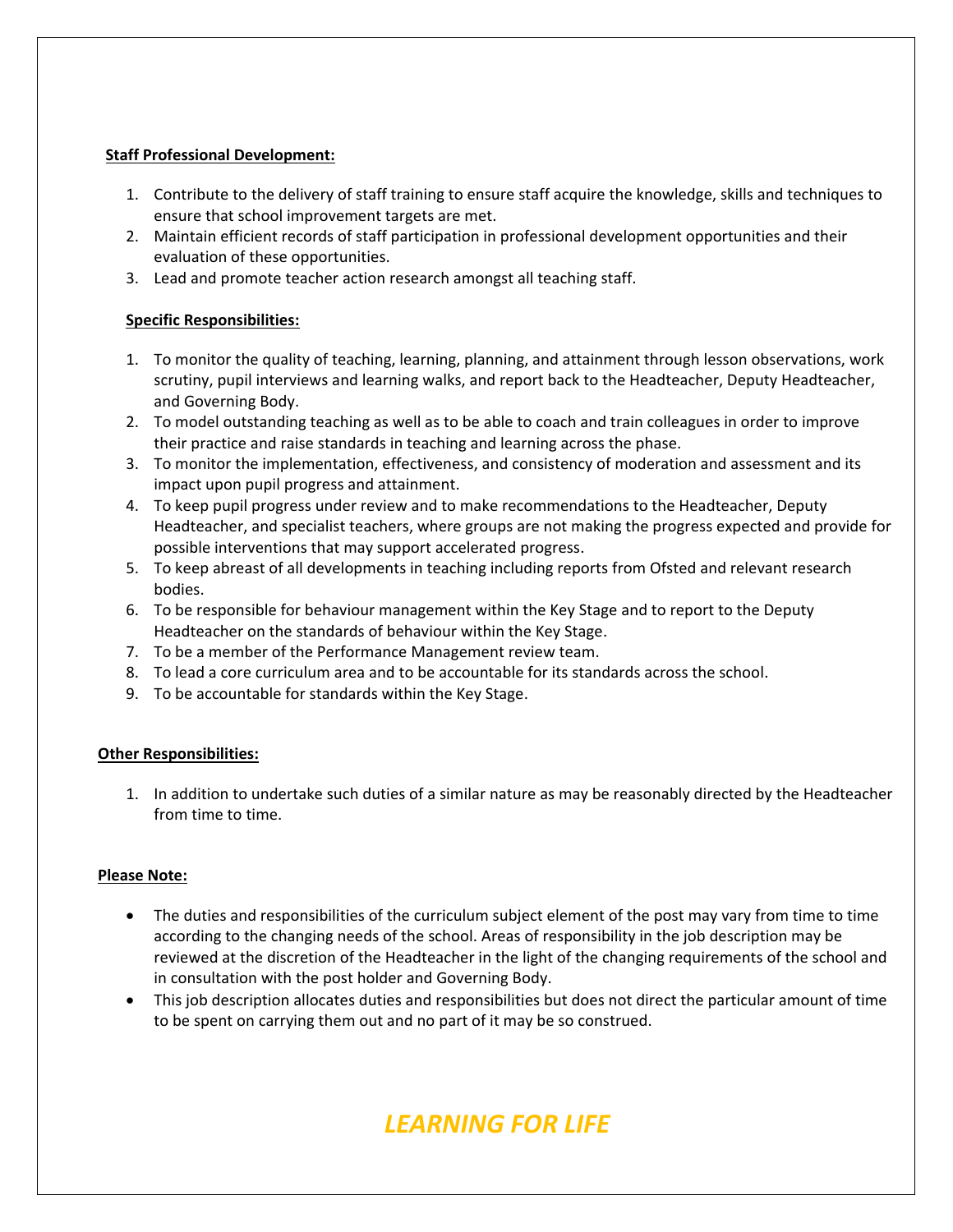### **Assistant Headteacher**

#### *Source: A= Application C = certificates I = interview R=References*

|                                                         | <b>Essential</b> | <b>Desirable</b> | <b>Source</b> |  |  |
|---------------------------------------------------------|------------------|------------------|---------------|--|--|
| <b>Qualifications</b>                                   |                  |                  |               |  |  |
| <b>Qualified Teacher status</b>                         | $\bullet$        |                  | A,C           |  |  |
| Degree                                                  |                  |                  | A,C           |  |  |
| Further professional qualifications                     |                  |                  | A, C          |  |  |
| <b>Professional Development</b>                         |                  |                  |               |  |  |
| Evidence of appropriate CPD for the role                | $\bullet$        |                  | A,I           |  |  |
| Evidence of recent leadership and management            |                  |                  | A, I          |  |  |
| professional development                                |                  |                  |               |  |  |
| <b>School leadership and management experience</b>      |                  |                  |               |  |  |
| Experience as a middle leader                           | $\bullet$        |                  | A, I, R       |  |  |
| Proven effective leadership of a core curriculum area   | $\bullet$        |                  | A,I           |  |  |
| Experience of monitoring and impacting on               |                  |                  | A,I           |  |  |
| improvements within a curriculum area                   |                  |                  |               |  |  |
| Have taken active involvement in school self-evaluation |                  |                  | A,I           |  |  |
| and development planning                                |                  |                  |               |  |  |
| Have implemented and developed a whole school           |                  |                  | A,I           |  |  |
| initiative                                              |                  |                  |               |  |  |
| Had responsibility for policy development and           |                  |                  | A,l           |  |  |
| implementation                                          |                  |                  |               |  |  |
| Experience of contributing to staff development         |                  | $\bullet$        | A,I           |  |  |
| Experience of budget management                         |                  |                  | A,I           |  |  |
| <b>Experience of networking</b>                         |                  |                  | A,I           |  |  |
| <b>Experience and knowledge of teaching</b>             |                  |                  |               |  |  |
| Experience of teaching in more than one school          |                  | $\bullet$        | A             |  |  |
| Significant teaching experience within the primary      |                  |                  | A,I           |  |  |
| phase                                                   |                  |                  |               |  |  |
| Knowledge and understanding of the whole primary        |                  |                  | A,I           |  |  |
| curriculum                                              |                  |                  |               |  |  |
| Ability to effectively use data, assessment and target  |                  |                  | $\mathbf{I}$  |  |  |
| setting to raise standards and address weaknesses       |                  |                  |               |  |  |
| Ability to exemplify how the needs of all pupils have   |                  |                  | A,I           |  |  |
| been met through high quality teaching                  |                  |                  |               |  |  |
| Experience of identifying appropriate interventions for |                  |                  | A,I           |  |  |
| pupils, including for the more able                     |                  |                  |               |  |  |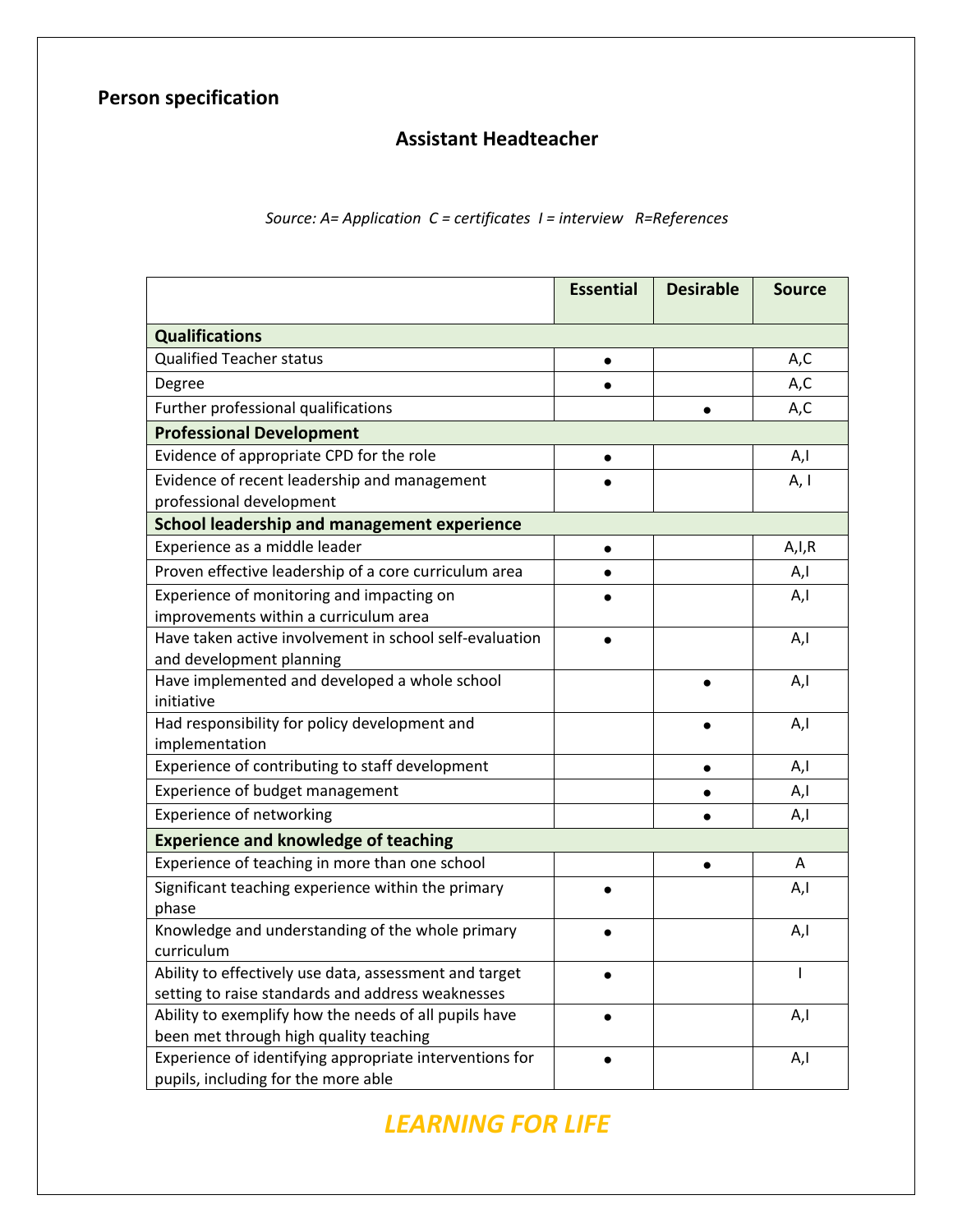| <b>Professional attributes and skills</b>                                                  |           |         |
|--------------------------------------------------------------------------------------------|-----------|---------|
| Applicants must be able to demonstrate that they meet the Teachers Standards (England) set |           |         |
| out in detail in the current School Teachers' pay and Conditions document                  |           |         |
| Able to demonstrate an understanding, awareness and                                        |           | A, I, R |
| empathy for the needs of pupils and how they could be                                      |           |         |
| met                                                                                        |           |         |
| Able to demonstrate a clear rationale for behaviour                                        |           | A, I, R |
| management and a proven track record of effective                                          |           |         |
| implementation of a range of strategies to manage                                          |           |         |
| behaviour effectively                                                                      |           |         |
| To be a leader of learning, demonstrating, promoting                                       |           | A,l     |
| and encouraging outstanding classroom practice                                             |           |         |
| Have an understanding of SEND policies and procedures                                      |           | A,I     |
| Achieve good outcomes for all pupils                                                       | $\bullet$ | A, I, R |
| Plan and teach well-structured lessons                                                     |           | A, I, R |
| Adapt teaching to respond to the needs of all pupils                                       |           | A, I, R |
| <b>Personal Qualities</b>                                                                  |           |         |
| Demonstrate personal and professional integrity,                                           |           | A, I, R |
| including modelling the school's Christian values                                          |           |         |
| Inspire, challenge, motivate others to achieve high goals                                  | $\bullet$ | A,I     |
| Communicate effectively both orally and in writing                                         |           | A,I     |
| Demonstrate personal enthusiasm and commitment to                                          |           | A,l     |
| leadership focused upon making a difference to                                             |           |         |
| children                                                                                   |           |         |
| Prioritise, plan and organise yourself and others well                                     | $\bullet$ | A,I     |
| Think analytically and creatively, demonstrating                                           |           | A,I     |
| initiative in solving problems                                                             |           |         |
| Demonstrate resilience                                                                     | $\bullet$ | A,I     |
| Demonstrate drive and aspiration                                                           | $\bullet$ | A,I     |
| Ability to achieve a good work life balance                                                |           | A,I     |